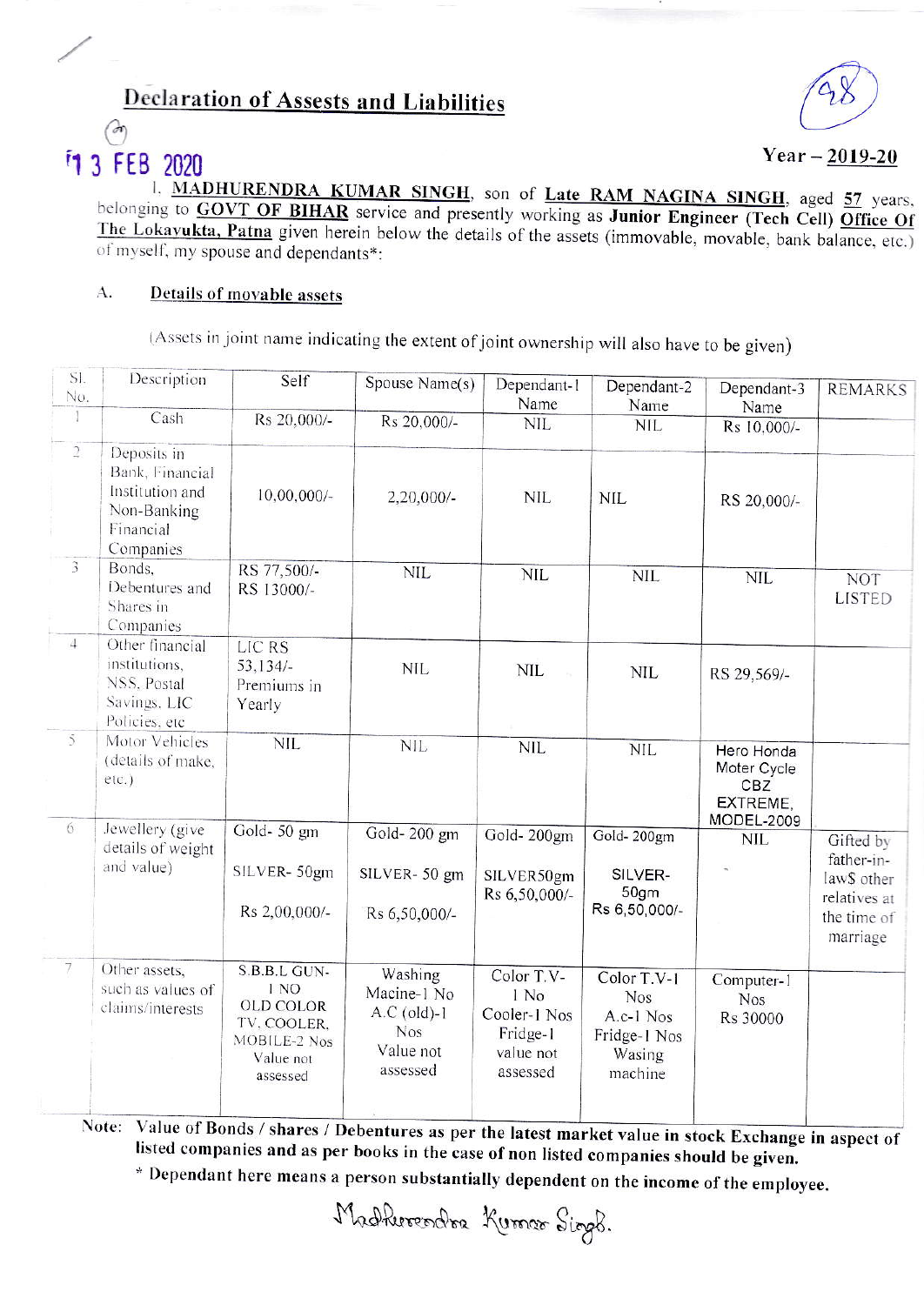### **B.**

Details of Immovable assets<br>
[Note: Properties in joint ownership indicating the extent of joint ownership will also have to be

|                | indicates                                                                                                                                           |                                                                 |                      |            | Dependant-2 | Dependant-3 Name                                     |
|----------------|-----------------------------------------------------------------------------------------------------------------------------------------------------|-----------------------------------------------------------------|----------------------|------------|-------------|------------------------------------------------------|
| SI.            | Description                                                                                                                                         | Self                                                            | Spouse               | Dependant- | Name        |                                                      |
| No.            |                                                                                                                                                     |                                                                 | Name(s)              | 1 Name     |             |                                                      |
|                | Agricultural Land<br>-Location(s)<br>$-Survey number(s)$                                                                                            | Chatar                                                          |                      |            |             |                                                      |
|                | -Extent(Total<br>measurement)<br>-Current market value                                                                                              | 17.35 Acres<br>Value not assessed                               | <b>NIL</b><br>$\sim$ | <b>NIL</b> | <b>NIL</b>  | Parental Property<br>joint family (HUF)              |
|                |                                                                                                                                                     |                                                                 |                      |            |             |                                                      |
| $\overline{2}$ | Non-Agriculture Land<br>$-Location(s)$<br>-Survey number(s)<br>-Extent(Total<br>measurement)<br>-Current market value                               | <b>NIL</b>                                                      | <b>NIL</b>           | <b>NIL</b> | <b>NIL</b>  | <b>NIL</b>                                           |
|                | Buildings (Commercial and<br>residential)<br>$-Location(s)$<br>-Survey number(s)<br>-Extent(Total<br>measurement)                                   | <b>NIL</b>                                                      | <b>NIL</b>           | <b>NIL</b> | <b>NIL</b>  | <b>NIL</b>                                           |
| $\rightarrow$  | -Current market value<br>Houses / Apartments, etc.<br>$-Location(s)$<br>-Survey number(s)<br>-Extent(Total<br>measurement)<br>-Current market value | <b>ARRAH</b><br>187/1137<br>10.47 Decimal<br>Value not assessed | <b>NIL</b>           | NIL        | NIL         | PARENTAL<br>PROPERTY<br><b>JOINT FAMILY</b><br>(HUF) |
| $\overline{5}$ | Others (such as interest in<br>property                                                                                                             | <b>NIL</b>                                                      | <b>NIL</b>           | NIL        | <b>NIL</b>  | <b>NIL</b>                                           |

I give herein below the details of my liabilities / overdues to public financial intitutions and government  $(2)$ dues:-

[Note : Please give separate details for each item]

| SI.<br>No. | Description                                                                         | Name & address of Bank / Finacial Intitutions(s) /<br>Department (s) | Amount outstandin as<br><b>00</b> |
|------------|-------------------------------------------------------------------------------------|----------------------------------------------------------------------|-----------------------------------|
|            | (i) Loans from Banks                                                                | <b>NIL</b>                                                           | NIL.                              |
| (a)        | (ii) Loans from financial institutions                                              | <b>NIL</b>                                                           | <b>NIL</b>                        |
|            | (iii) Government Dues:<br>(a) dues to department dealing with                       | NIL                                                                  | NIL                               |
|            | government accommodation<br>(b) dues to departments dealing with<br>supply of water | <b>NIL</b>                                                           | <b>NIL</b>                        |
|            | (c) dues to departments dealing with<br>supply of electricity                       | NIL.                                                                 | <b>NIL</b>                        |

Madherendor Kumar Sigok.